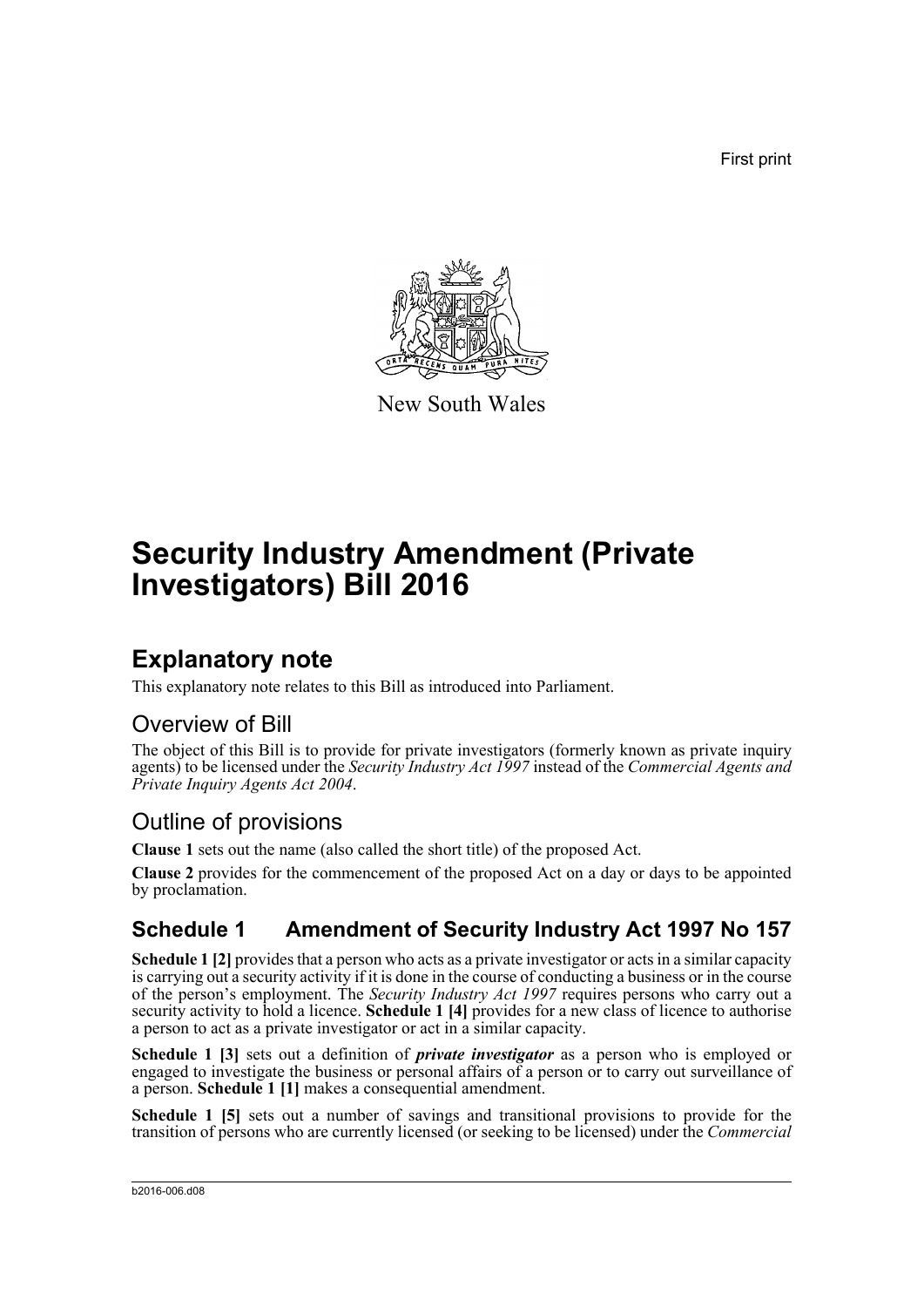*Agents and Private Inquiry Agents Act 2004* to those persons being licensed (or having their applications for licences determined) under the *Security Industry Act 1997*.

### **Schedule 2 Amendment of Commercial Agents and Private Inquiry Agents Act 2004 No 70**

**Schedule 2** makes consequential amendments to the *Commercial Agents and Private Inquiry Agents Act 2004* to remove references in that Act to private inquiry agents.

### **Schedule 3 Amendment of other Acts**

**Schedule 3** makes consequential amendments to other Acts.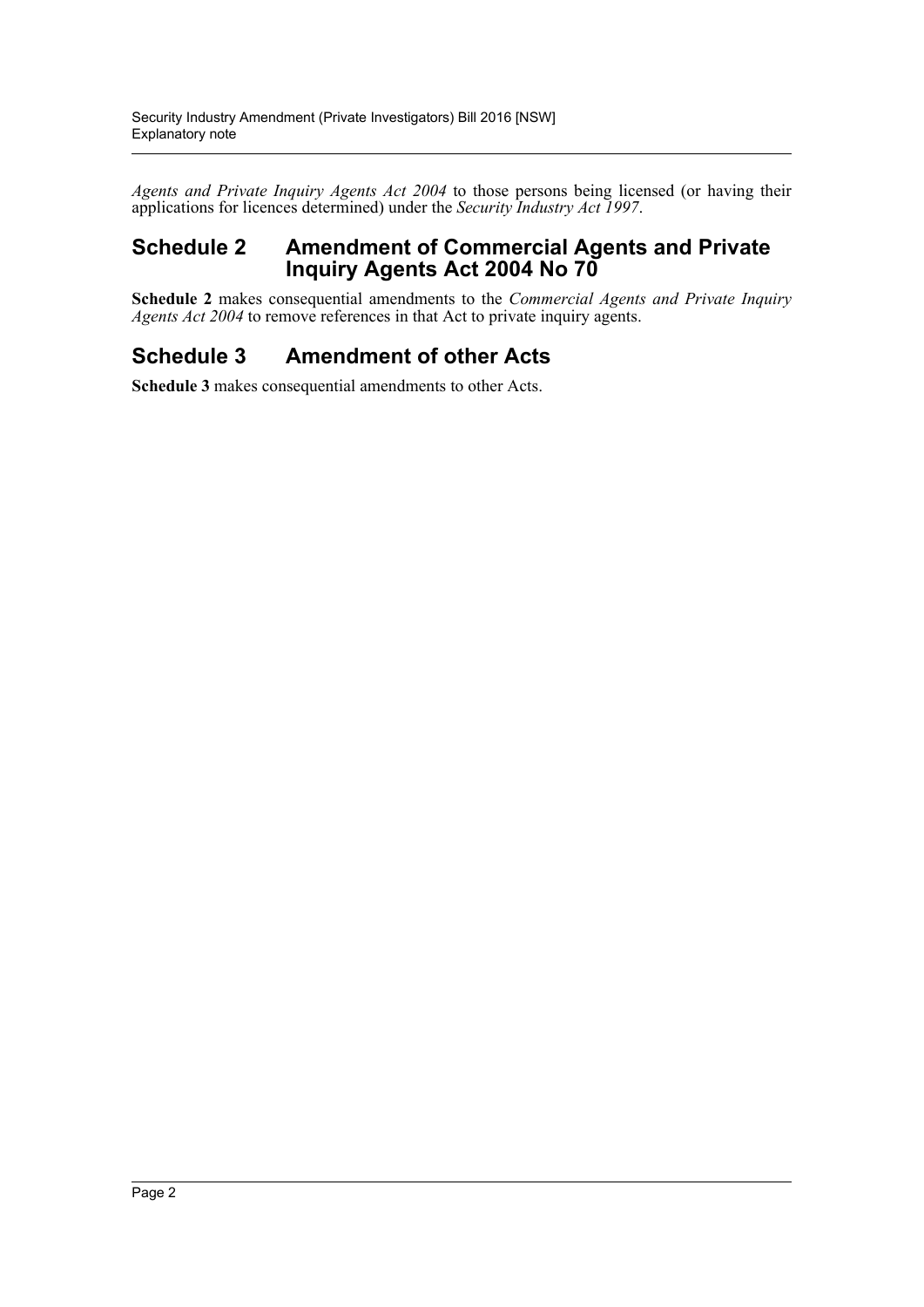First print



New South Wales

# **Security Industry Amendment (Private Investigators) Bill 2016**

## **Contents**

|                                                               | Page |
|---------------------------------------------------------------|------|
|                                                               |      |
| Name of Act                                                   | 2    |
| Commencement                                                  | 2    |
| Amendment of Security Industry Act 1997 No 157                | 3    |
| Amendment of Commercial Agents and Private Inquiry Agents Act |      |
| 2004 No 70                                                    | 5    |
| <b>Amendment of other Acts</b>                                | 6    |
|                                                               |      |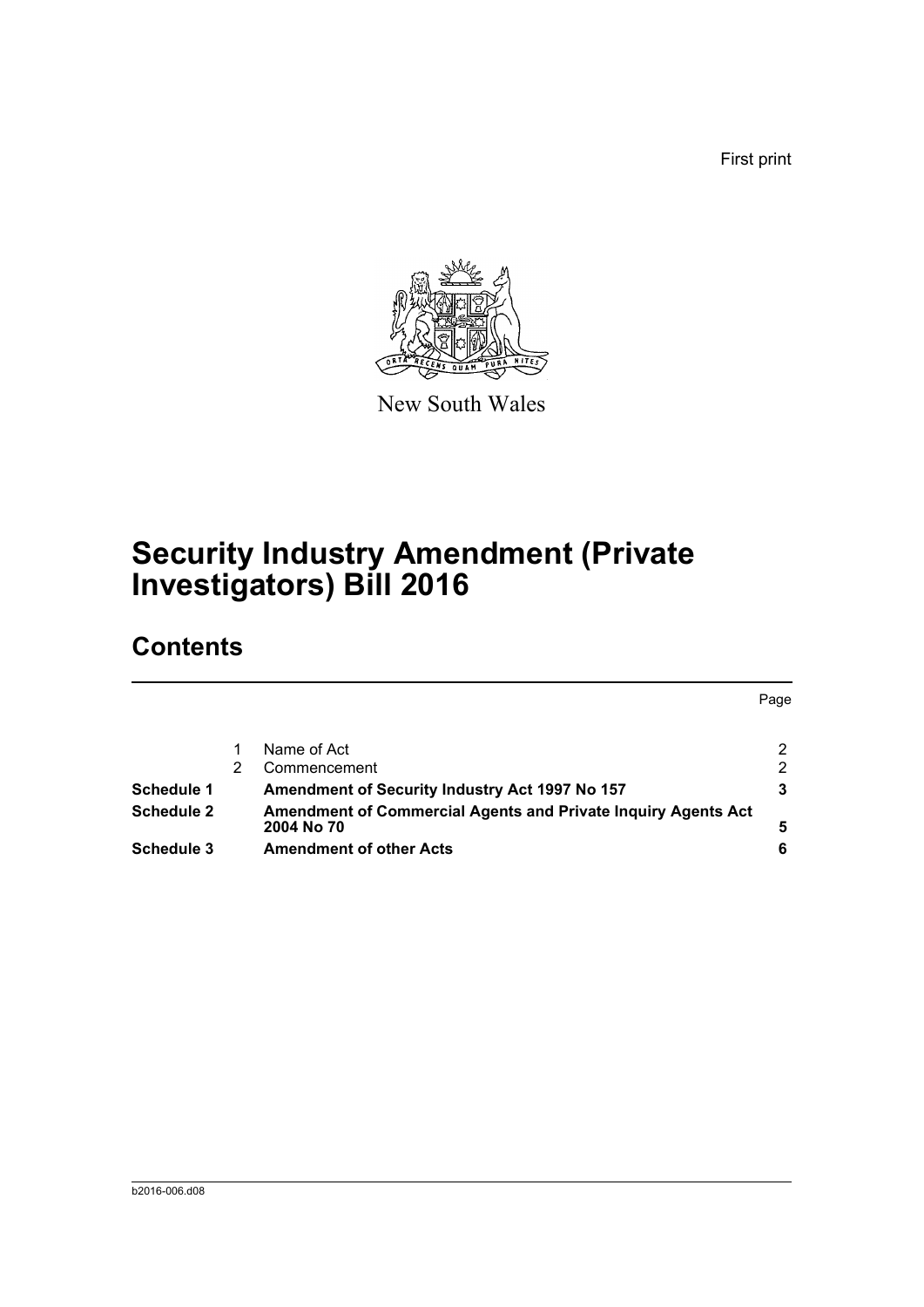

New South Wales

# **Security Industry Amendment (Private Investigators) Bill 2016**

No , 2016

#### **A Bill for**

An Act to amend the *Security Industry Act 1997* to provide for private investigators to be licensed under that Act and to make consequential amendments to the *Commercial Agents and Private Inquiry Agents Act 2004* and other Acts.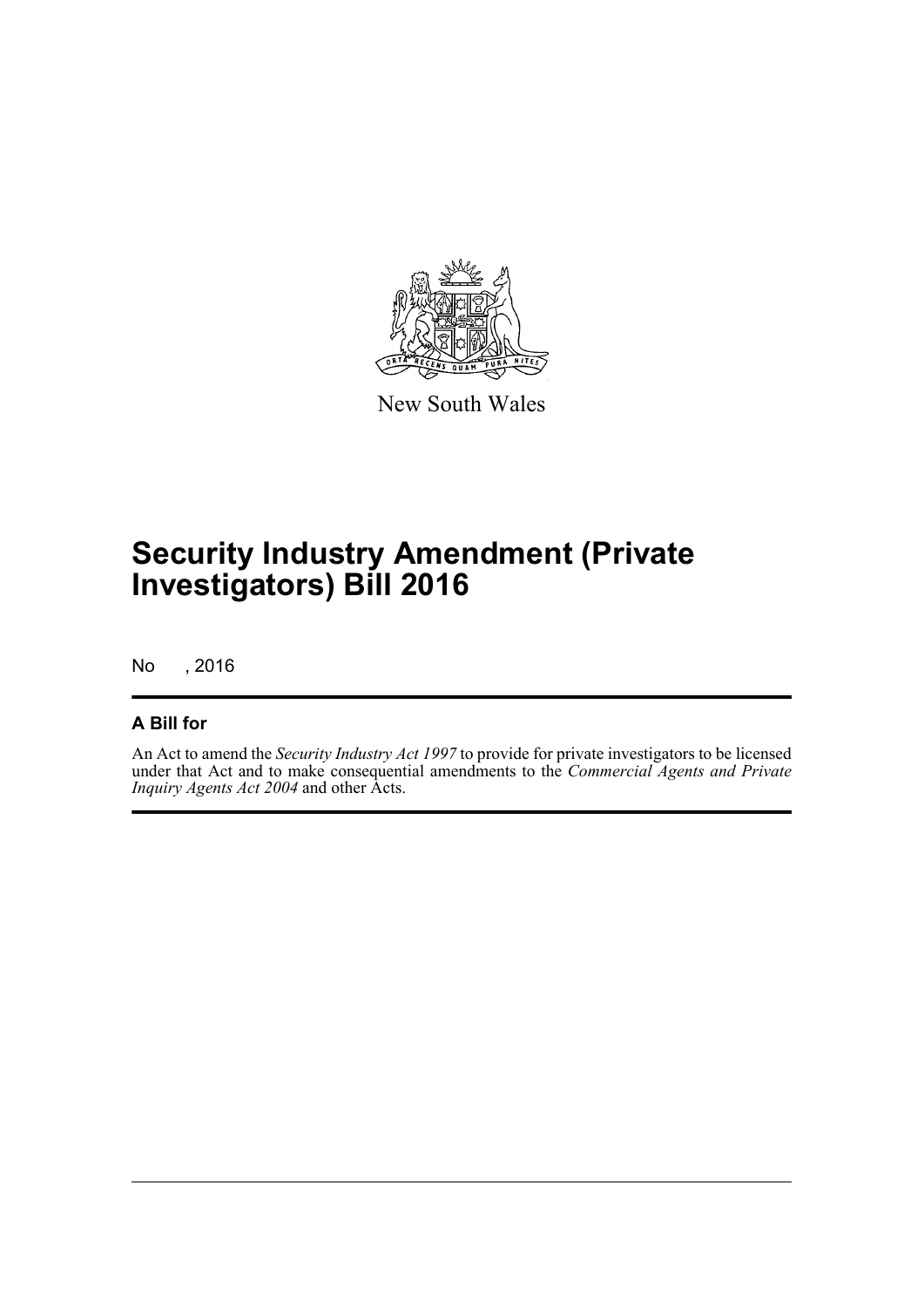<span id="page-4-1"></span><span id="page-4-0"></span>

| The Legislature of New South Wales enacts: |                                                                               | 1              |
|--------------------------------------------|-------------------------------------------------------------------------------|----------------|
|                                            | Name of Act                                                                   | $\mathcal{P}$  |
|                                            | This Act is the Security Industry Amendment (Private Investigators) Act 2016. | 3              |
|                                            | <b>Commencement</b>                                                           | $\overline{4}$ |
|                                            | This Act commences on a day or days to be appointed by proclamation.          | 5              |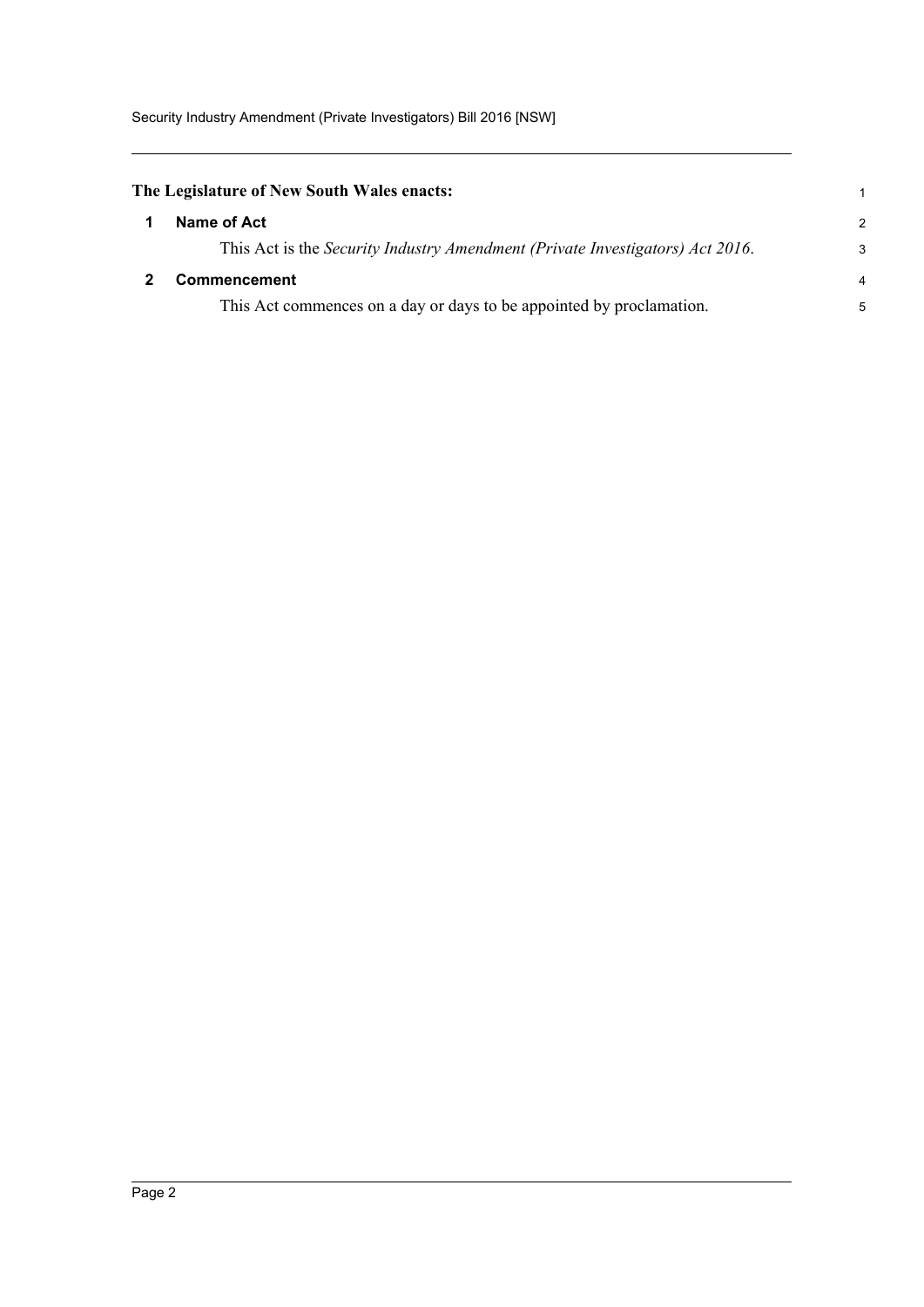<span id="page-5-0"></span>

|       | <b>Schedule 1</b>                                                                                                             |                    | <b>Amendment of Security Industry Act 1997 No 157</b>                                                                                                                                                                                                       | $\mathbf{1}$         |
|-------|-------------------------------------------------------------------------------------------------------------------------------|--------------------|-------------------------------------------------------------------------------------------------------------------------------------------------------------------------------------------------------------------------------------------------------------|----------------------|
| [1]   | <b>Section 3 Definitions</b>                                                                                                  |                    |                                                                                                                                                                                                                                                             | $\overline{2}$       |
|       |                                                                                                                               |                    | Insert in alphabetical order in section $3(1)$ :                                                                                                                                                                                                            | 3                    |
|       |                                                                                                                               |                    | <i>private investigator</i> is defined in section 4.                                                                                                                                                                                                        | 4                    |
| $[2]$ |                                                                                                                               |                    | Section 4 Carrying on a "security activity"                                                                                                                                                                                                                 | 5                    |
|       | Insert after section $4(1)(c)$ :                                                                                              |                    |                                                                                                                                                                                                                                                             | 6                    |
|       |                                                                                                                               | (c1)               | acting as a private investigator or acting in a similar capacity,                                                                                                                                                                                           | $\overline{7}$       |
| $[3]$ | Section 4 (2)                                                                                                                 |                    |                                                                                                                                                                                                                                                             | 8                    |
|       | Insert in alphabetical order:                                                                                                 |                    |                                                                                                                                                                                                                                                             | 9                    |
|       | <i>private investigator</i> means a person who is employed or engaged for the<br>purposes of either or both of the following: |                    |                                                                                                                                                                                                                                                             | 10<br>11             |
|       |                                                                                                                               | (a)                | the <i>investigation of persons</i> , being any activity carried out by a person<br>on behalf of a second person (not being his or her employer) that<br>involves finding a third person or investigating a third person's business<br>or personal affairs, | 12<br>13<br>14<br>15 |
|       |                                                                                                                               | (b)                | the <i>surveillance of persons</i> , being any activity carried out by a person<br>on behalf of a second person (not being his or her employer) that<br>involves the surveillance of a third person.                                                        | 16<br>17<br>18       |
| [4]   |                                                                                                                               |                    | <b>Section 12 Class 2 licences</b>                                                                                                                                                                                                                          | 19                   |
|       |                                                                                                                               |                    | Insert after section 12 $(1)$ (d):                                                                                                                                                                                                                          | 20                   |
|       |                                                                                                                               | (d1)               | class 2E—authorises the licensee to act as a private investigator or act<br>in a similar capacity,                                                                                                                                                          | 21<br>22             |
| [5]   |                                                                                                                               |                    | <b>Schedule 2 Savings and transitional provisions</b>                                                                                                                                                                                                       | 23                   |
|       | Insert after clause 35:                                                                                                       |                    |                                                                                                                                                                                                                                                             | 24                   |
|       | Part 9                                                                                                                        |                    | <b>Provisions consequent on enactment of Security</b><br><b>Industry Amendment (Private Investigators) Act</b>                                                                                                                                              | 25<br>26             |
|       |                                                                                                                               | 2016               |                                                                                                                                                                                                                                                             | 27                   |
|       | 36                                                                                                                            | <b>Definitions</b> |                                                                                                                                                                                                                                                             | 28                   |
|       |                                                                                                                               |                    | In this Part:                                                                                                                                                                                                                                               | 29                   |
|       |                                                                                                                               |                    | <i>commencement day</i> means the day on which this clause commences.                                                                                                                                                                                       | 30                   |
|       |                                                                                                                               |                    | existing licence means the following licences under the Commercial Agents<br>and Private Inquiry Agents Act 2004:                                                                                                                                           | 31<br>32             |
|       |                                                                                                                               | (a)                | master licence for surveillance of persons,                                                                                                                                                                                                                 | 33                   |
|       |                                                                                                                               | (b)                | master licence for investigation of persons,                                                                                                                                                                                                                | 34                   |
|       |                                                                                                                               | (c)                | operator licence for surveillance of persons,                                                                                                                                                                                                               | 35                   |
|       |                                                                                                                               | (d)                | operator licence for investigation of persons.                                                                                                                                                                                                              | 36                   |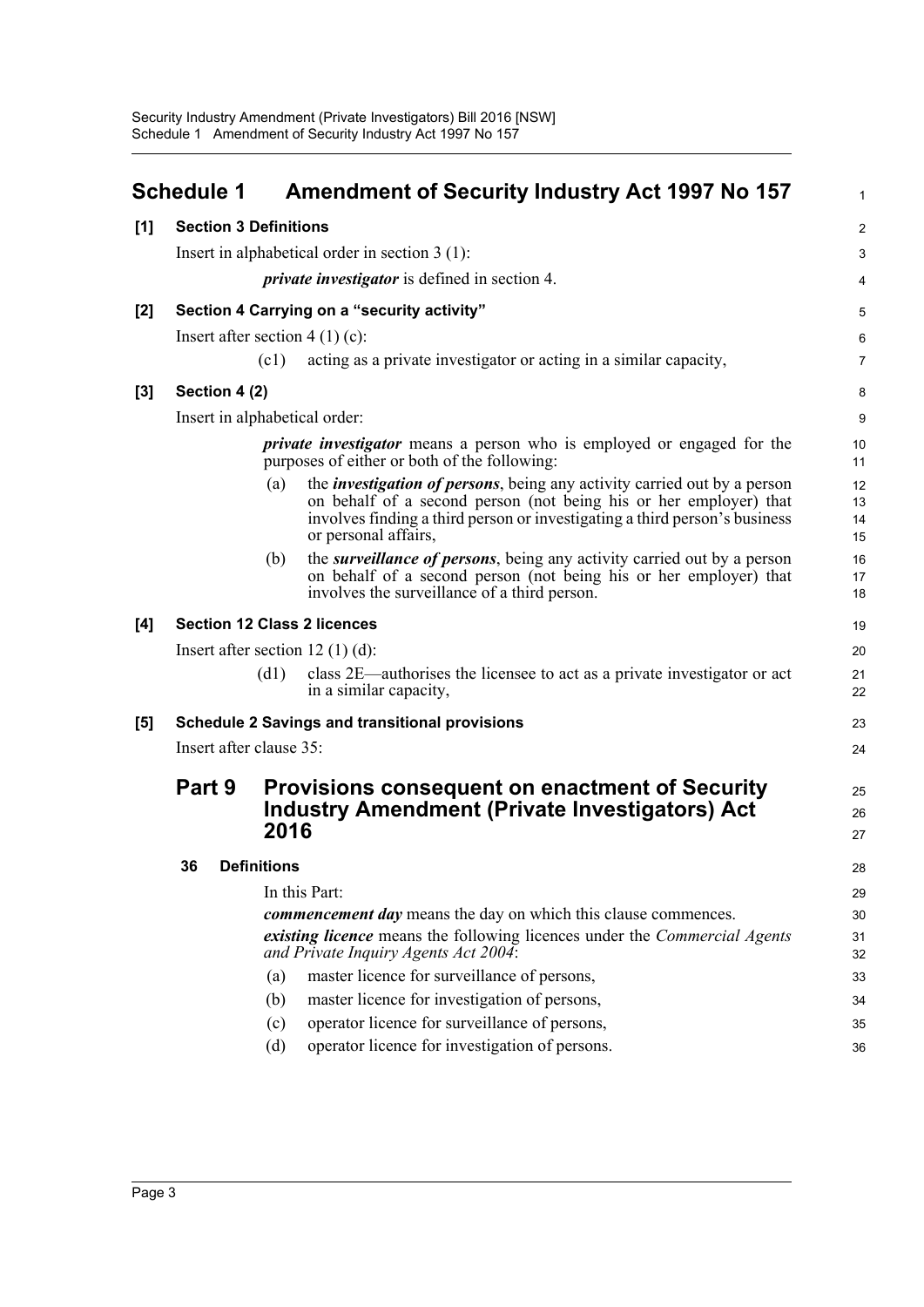#### **37 Saving of existing licences**

- (1) Subject to the regulations, an existing licence that is in force immediately before the commencement day:
	- (a) is taken to be a licence of the corresponding kind (as prescribed by the regulations) granted under this Act, and

- (b) continues, unless it is sooner surrendered by the holder or suspended or revoked under this Act, in force for the unexpired portion of its term, and
- (c) cannot be renewed.
- (2) The conditions to which an existing licence is subject are, subject to the regulations, taken to be conditions imposed by the Commissioner under this Act and any such condition may be varied or revoked in accordance with this Act.

#### **38 Pending applications**

- (1) An application for an existing licence that was made under the *Commercial Agents and Private Inquiry Agents Act 2004* and that was not determined before the commencement day is taken to be an application for a licence of the corresponding kind (as determined under clause  $3\overline{7}$ ) under this Act and is to be dealt with accordingly subject to the other provisions of this clause.
- (2) The Commissioner may, in determining an application under this clause, treat the application as an application under section 27 of this Act for a variation to a licence if the Commissioner considers it appropriate to do so.
- (3) An application for an existing licence that would, because of this clause, become an application for a licence under this Act that is already held by the applicant is taken to be withdrawn by the applicant and any application fee paid is to be refunded.
- (4) Any fee paid under the *Commercial Agents and Private Inquiry Agents Act 2004* in relation to the application for the existing licence is taken to have been paid towards the application that is taken to have been made under this Act and any difference between the fee paid and the appropriate fee required to be paid under this Act is to be addressed by requiring the applicant to pay the balance of any underpayment or refunding to the applicant the balance of any overpayment.

#### **39 Appeals and reviews**

Any appeal made, or review commenced, in relation to an existing licence (or an application for an existing licence) that has not been determined before the commencement day is to be determined as if the amendments made to the *Commercial Agents and Private Inquiry Agents Act 2004* by Schedule 2 to the *Security Industry Amendment (Private Investigators) Act 2016* had not been made.

#### **40 Records including fingerprints and photographs**

Any records (including photographs and fingerprints) taken or kept by the Commissioner under, or for the purposes of, the *Commercial Agents and Private Inquiry Agents Act 2004* may be kept and used by the Commissioner for the purposes of this Act or for any other purpose as the Commissioner sees fit.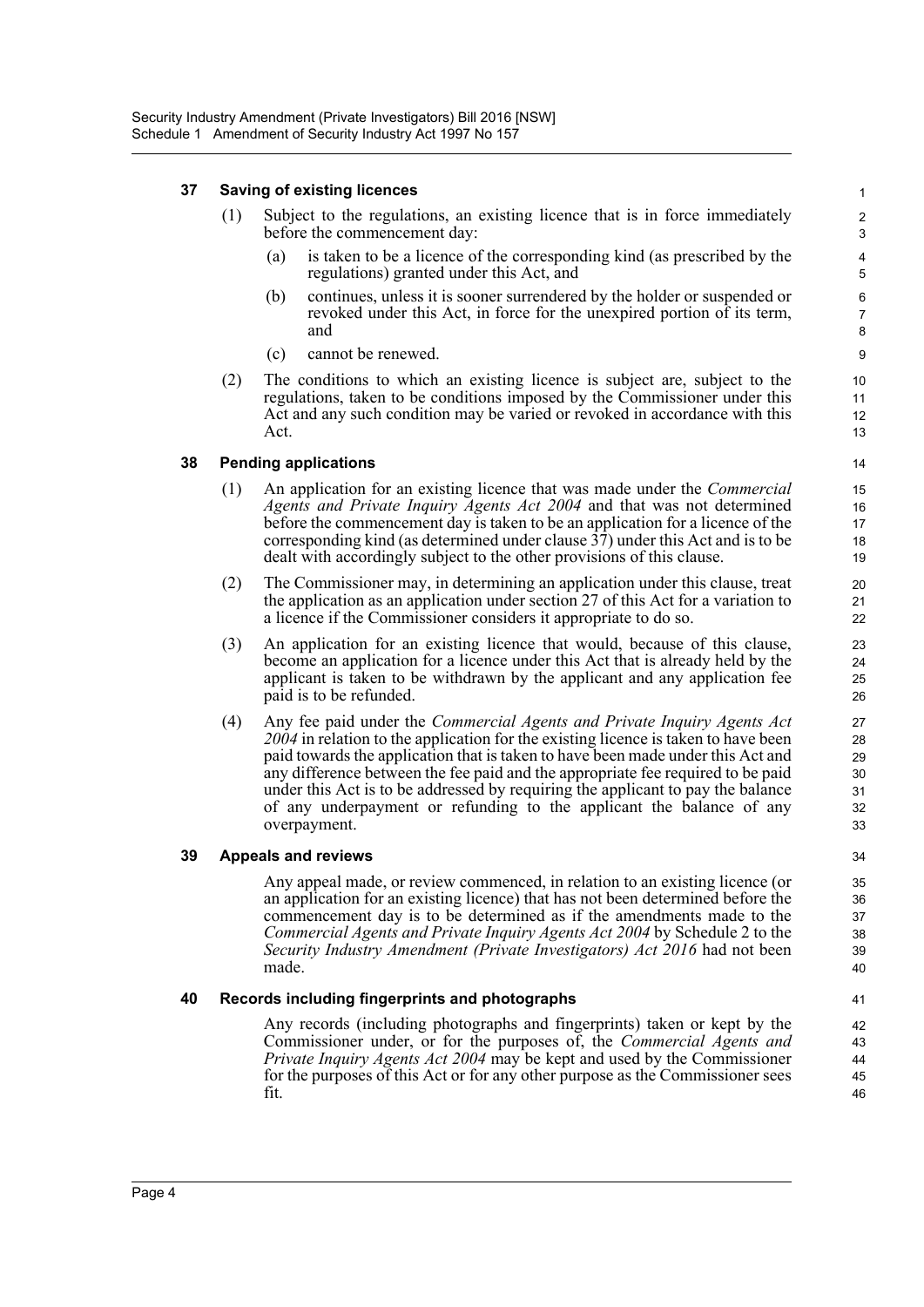<span id="page-7-0"></span>

|                    | <b>Schedule 2</b><br><b>Amendment of Commercial Agents and Private</b><br>Inquiry Agents Act 2004 No 70                                                                       | 1<br>$\overline{a}$ |
|--------------------|-------------------------------------------------------------------------------------------------------------------------------------------------------------------------------|---------------------|
| [1]                | Long title                                                                                                                                                                    | 3                   |
|                    | Omit "and private inquiry agents".                                                                                                                                            | 4                   |
| [2]                | <b>Section 1 Name of Act</b>                                                                                                                                                  | 5                   |
|                    | Omit "and Private Inquiry Agents".                                                                                                                                            | 6                   |
| [3]                | <b>Section 3 Objects</b>                                                                                                                                                      | 7                   |
|                    | Omit "and private inquiry agent" wherever occurring.                                                                                                                          | 8                   |
| [4]                | Section 3 (a)                                                                                                                                                                 | 9                   |
|                    | Omit ", repossession of goods, surveillance of persons and investigation of persons".                                                                                         | 10                  |
|                    | Insert instead "and repossession of goods".                                                                                                                                   | 11                  |
| [5]                | <b>Section 4 Definitions</b>                                                                                                                                                  | 12                  |
|                    | Omit "or private inquiry agent activities" from paragraph (b) of the definition of<br><i>disqualified individual</i> in section $4(1)$ .                                      | 13<br>14            |
| [6]                | Section 4 (1)                                                                                                                                                                 | 15                  |
|                    | Omit the definitions of <i>investigation of persons</i> , <i>private inquiry agent</i> , <i>private inquiry</i><br><i>agent activity</i> and <i>surveillance of persons</i> . | 16<br>17            |
| $\left[ 7 \right]$ | Part 2, heading                                                                                                                                                               | 18                  |
|                    | Omit "and private inquiry". Insert instead "agent".                                                                                                                           | 19                  |
| [8]                | Sections 5 (1), 11 (1), 24 (1) and 26                                                                                                                                         | 20                  |
|                    | Omit "or private inquiry agent activity" wherever occurring.                                                                                                                  | 21                  |
| [9]                | Sections 6 (1) (d) and (e) and 12 (1) (d) and (e)                                                                                                                             | 22                  |
|                    | Omit the paragraphs.                                                                                                                                                          | 23                  |
| $[10]$             | <b>Section 25 Harassment</b>                                                                                                                                                  | 24                  |
|                    | Omit "or private inquiry agent" where firstly occurring in section 25 (1) (a).                                                                                                | 25                  |
| $[11]$             | Section 25 (1) (a)                                                                                                                                                            | 26                  |
|                    | Omit "or private inquiry agent activities".                                                                                                                                   | 27                  |
| $[12]$             | Section 25 (1) (b)                                                                                                                                                            | 28                  |
|                    | Omit "or private inquiry agent".                                                                                                                                              | 29                  |
| $[13]$             | <b>Section 39 Regulations</b>                                                                                                                                                 | 30                  |
|                    | Omit "and private inquiry agent activities" wherever occurring in section 39 (2) (a) and (b).                                                                                 | 31                  |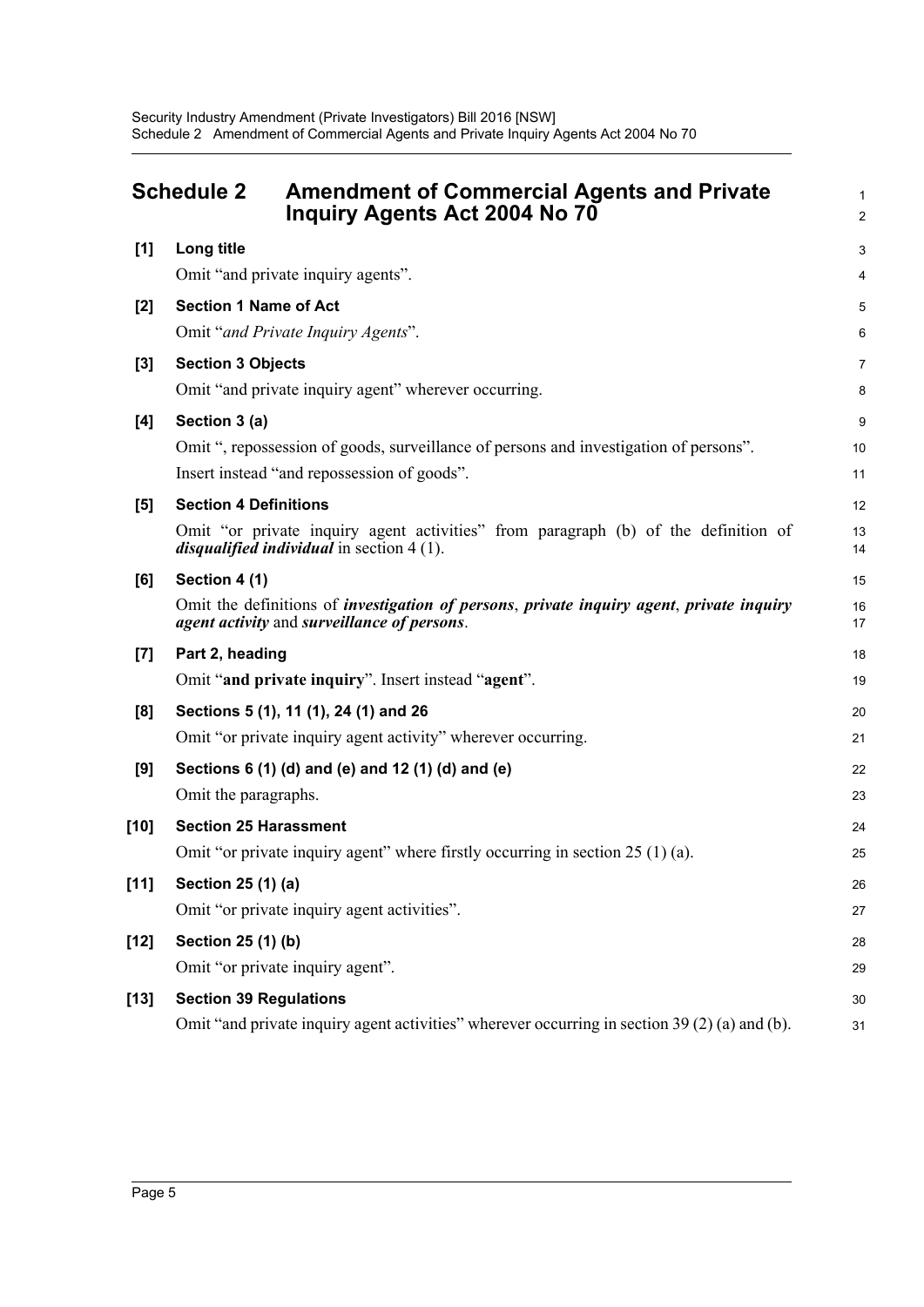<span id="page-8-0"></span>

|     | <b>Amendment of other Acts</b><br><b>Schedule 3</b>                                                                     | 1        |
|-----|-------------------------------------------------------------------------------------------------------------------------|----------|
| 3.1 | Civil and Administrative Tribunal Act 2013 No 2                                                                         | 2        |
|     | <b>Schedule 5 Occupational Division</b>                                                                                 | 3        |
|     | Omit "Commercial Agents and Private Inquiry Agents Act 2004" from clause 4 (1).                                         | 4        |
|     | Insert instead "Commercial Agents Act 2004".                                                                            | 5        |
| 3.2 | <b>Crimes (Criminal Organisations Control) Act 2012 No 9</b>                                                            | 6        |
|     | Section 27 Prohibition on carrying on of certain activities when interim control order<br>or control order takes effect | 7<br>8   |
|     | Omit paragraph (d) of the definition of <i>prescribed activity</i> in section $27(6)$ . Insert instead:                 | 9        |
|     | carrying on business as a commercial agent within the meaning of the<br>(d)<br>Commercial Agents Act 2004,              | 10<br>11 |
| 3.3 | <b>Fines Act 1996 No 99</b>                                                                                             | 12       |
|     | Schedule 1 Statutory provisions under which penalty notices issued                                                      | 13       |
|     | Omit "Commercial Agents and Private Inquiry Agents Act 2004".                                                           | 14       |
|     | Insert instead "Commercial Agents Act 2004".                                                                            | 15       |
| 3.4 | Law Enforcement (Powers and Responsibilities) Act 2002 No 103                                                           | 16       |
|     | <b>Schedule 2 Search warrants under other Acts</b>                                                                      | 17       |
|     | Omit "Commercial Agents and Private Inquiry Agents Act 2004".                                                           | 18       |
|     | Insert instead "Commercial Agents Act 2004".                                                                            | 19       |
| 3.5 | Licensing and Registration (Uniform Procedures) Act 2002 No 28                                                          | 20       |
|     | Schedule 1 Licences to which Part 2 of Act applies                                                                      | 21       |
|     | Omit the matter relating to the <i>Commercial Agents and Private Inquiry Agents Act 2004</i> .                          | 22       |
|     | Insert instead:                                                                                                         | 23       |
|     | <b>Commercial Agents Act 2004</b>                                                                                       | 24       |
|     | section $6(1)(a)$ , master licence for process serving<br>section $6(1)(b)$ , master licence for debt collection        | 25       |
|     | section $6(1)(c)$ , master licence for repossession of goods                                                            | 26<br>27 |
|     | section 12 (1) (a), operator licence for process serving                                                                | 28       |
|     | section 12 (1) (b), operator licence for debt collection                                                                | 29       |
|     | section 12 $(1)$ (c), operator licence for repossession of goods                                                        | 30       |
| 3.6 | Road Transport Act 2013 No 18                                                                                           | 31       |
|     | Sections 55 (d), 56 (1) (a) (iv) and 57 (1) (d) (ii)                                                                    | 32       |
|     | Omit "Commercial Agents and Private Inquiry Agents Act 2004" wherever occurring.                                        | 33       |
|     | Insert instead "Commercial Agents Act 2004".                                                                            | 34       |